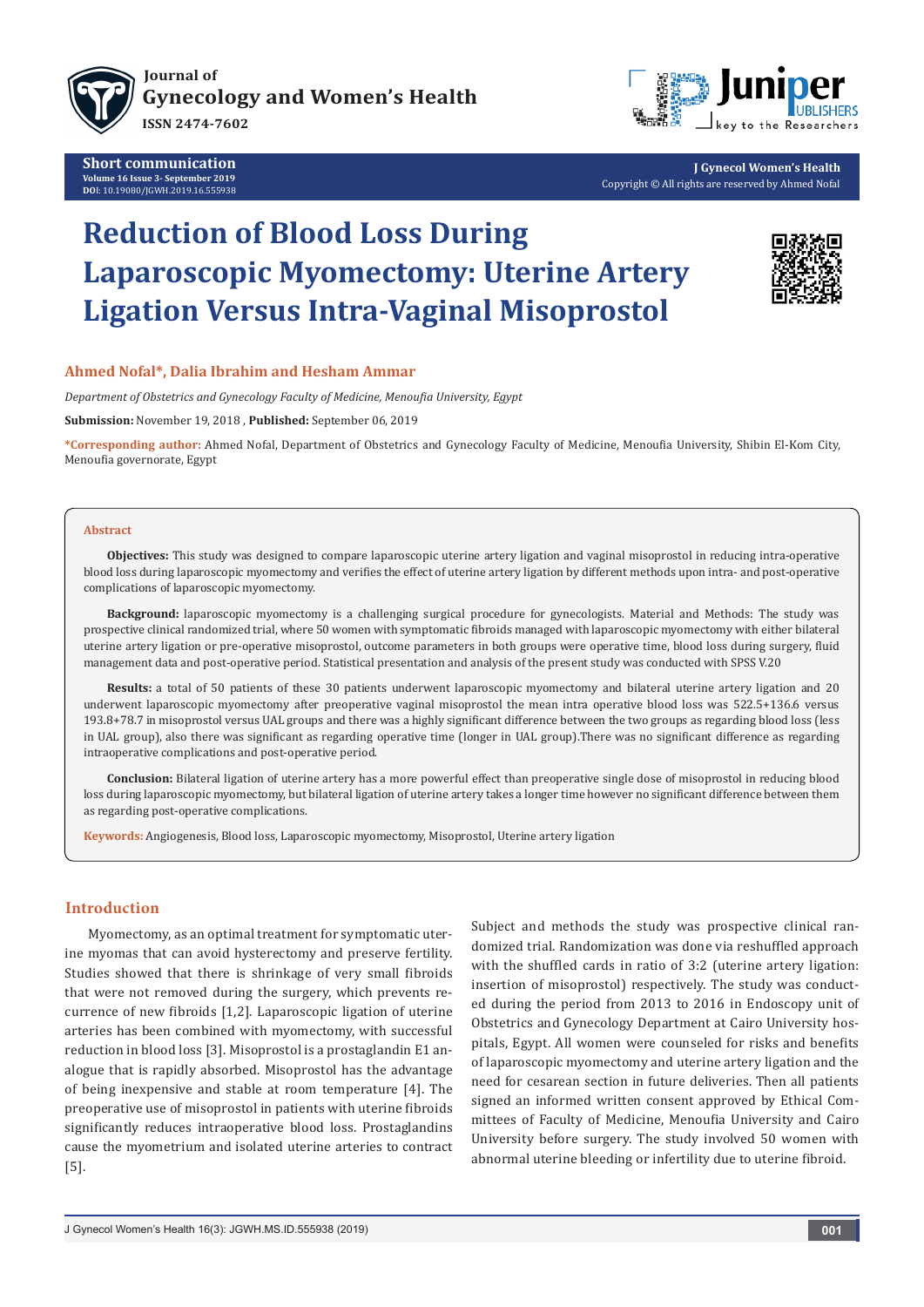Inclusion criteria were Fibroid uterus: number 1 to 3 myomas, size less than 8 cm diagnosed by ultrasound, age: 20-35 years, non-hypertensive patients and no contraindications for laparoscopic surgery such as cardiac diseases and restrictive lung diseases. Exclusion criteria were History of previous myomectomy or abdominal surgery, preoperative (within 3 months) hormonal therapy (GnRH, oral contraceptive pills, progestin releasing intrauterine device), cervical fibroids , multiple fibroids more than 3, size of uterus more than 20 weeks, surgically unfit women (bleeding tendency and contraindication to general anesthesia) and adenomyosis, endometriosis and other ovarian pathologies. All participants were subjected to thorough personal, obstetric and gynecological history including history of previous hormonal treatment in the last 3 months, thorough clinical examination: general, abdominal and local examination to diagnose size and mobility of uterus, investigations: routine preoperative investigations including Hb and Hematocrit levels before and after surgery, ultrasound examination to assess size, site, volume and number of fibroids and preoperative hysterosalpingography to confirm tubal patency in infertile patients.

They were divided into two groups Group 1

### **Uterine artery ligation group**

a. women in whom uterine artery ligation was done by either

b. Bilateral uterine artery ligation by clamps (bull dog vascular clamp, manufactured by Aesculap, USA): The triangle enclosed by the round ligament ,external iliac vessels and infundibulopelvic ligament opened 2 to 3cm with scissors and the lateral umbilical fold was identified then dissecting cephalad was done where the uterine artery was identified originating from internal iliac artery isolation and ligation of uterine artery with a single bulldog clip using hemostat vascular clip applicator. At the end of the procedure the clips were released and removed out of abdomen.

c. Bilateral uterine artery ligation by tourniquet technique: A pediatric Foley's catheter (6F, manufactured by **Table 1:** Demographic criteria of the studied patients.

Euro med company, Egypt.) was introduced to the abdomen through trocar incision site then passed through defects made in broad ligament on both sides of the uterus by scissors. Ligation of the catheter around the uterus was done with tightening of the catheter to compress both uterine arteries in order to close uterine blood flow. At the end of the myomectomy, the catheter was released and removed out of the abdomen.

### **Group 2: Misoprostol group 2:**

This group included 20 patients in whom 400 ug misoprostol (two tablets) (misotacR manufactured by Sigma company, Egypt.) were Inserted vaginally at night before surgery.

At the end of the study, the data collected were tabulated and analyzed by SPSS V.20 (statistical package for the social science software) .The results were expressed by applying ranges, means ± S.D., X2 (Chi-square test), T test , U (Mann Whitney test), R (person correlation coefficient )t, Ficher exact test and P value. P value <0.05 was considered to be significant, P value < 0.001 was considered statistically highly significant.

### **Results**

The study showed that there was no significant difference between the two groups as regard age, BMI, parity, size, site, number of myomas and clinical presentation (P value =0.07) as shown in (Table 1). There was a highly significant difference (P value =0.0009) between the two groups as regarding operative time (longer in UAL group), also there was statistical significance as regarding estimated blood loss (less in UAL group) There was insignificant statistical difference between the two groups as regarding preoperative and postoperative fluid intake (Table 2). Also there was insignificant difference between the two groups as regarding preoperative Hb and Hct but there was significant difference between them as regarding postoperative Hb and Hct levels (Table 3). There was no significant difference between the two groups concerning post operative duration of care till discharge, post-operative pain and post-operative fever and blood transfusion (Table 4,5).

|                                       | <b>Misoprostol Group N=20</b> |               | UA Occlusion $N=30$ |               | <b>T</b> Test | P Value    |
|---------------------------------------|-------------------------------|---------------|---------------------|---------------|---------------|------------|
| Age (year)                            | $28.9 \pm 4.4$                |               | $28.1 \pm 5.1$      |               | 0.572         | 0.57       |
| BMI $(kg/m2)$                         | $24.1 \pm 3$                  |               | $23.3 \pm 2.6$      |               | 1.03          | 0.307      |
| Gravidity                             | $1.8 + 1.1$                   |               | $2 + 1.2$           |               | $0.729*$      | 0.47       |
| Myoma diameter(cm) Mean ±SD Range     | $5.25 \pm 1.5$                |               | $5.5 \pm 1.73 - -7$ |               | 1.7 1.1       | 0.09 0.271 |
| Volume of the uterus $\text{cm}^3$ )  | $400\pm93.6$                  |               | $416.7 \pm 108.7$   |               | 0.561         | 0.578      |
| Weight of the removed myomas(gm)      | $294.5 \pm 86.8$              |               | $307.3 + 99.4$      |               | 0.47          | 0.641      |
| Clinical presentation AUB Infertility | 15(75%) 5(25%)                |               | 21(70%) 9(30%)      |               | $0.149**$     | 0.7        |
| Tumour type Intramural Subserous      | 16(80%) 4(20%)                |               | 27(90%) 3(10%)      |               | $0.997***$    | 0.318      |
| Number of myomas Single Double        | 16(80%) 4(20%)                |               | 23(76.7%) 7(23.3%)  |               | $0.078***$    | 0.78       |
|                                       | Misoprostol group             |               | UA occlusion        |               |               |            |
| Pre operative HSG                     | $N=5$                         | $\frac{0}{0}$ | $N=9$               | $\frac{0}{0}$ | $X^2$         | P value    |

**How to cite this article:** Ahmed Nofal, Dalia Ibrahim, Hesham Ammar. Reduction of Blood Loss During Laparoscopic Myomectomy: Uterine Artery Ligation Versus Intra-Vaginal Misoprostol. J Gynecol Women's Health. 2019: 16(3): 555938. DOI: [10.19080/JGWH.2019.16.555938](http://dx.doi.org/10.19080/JGWH.2019.16.555938) **<sup>002</sup>**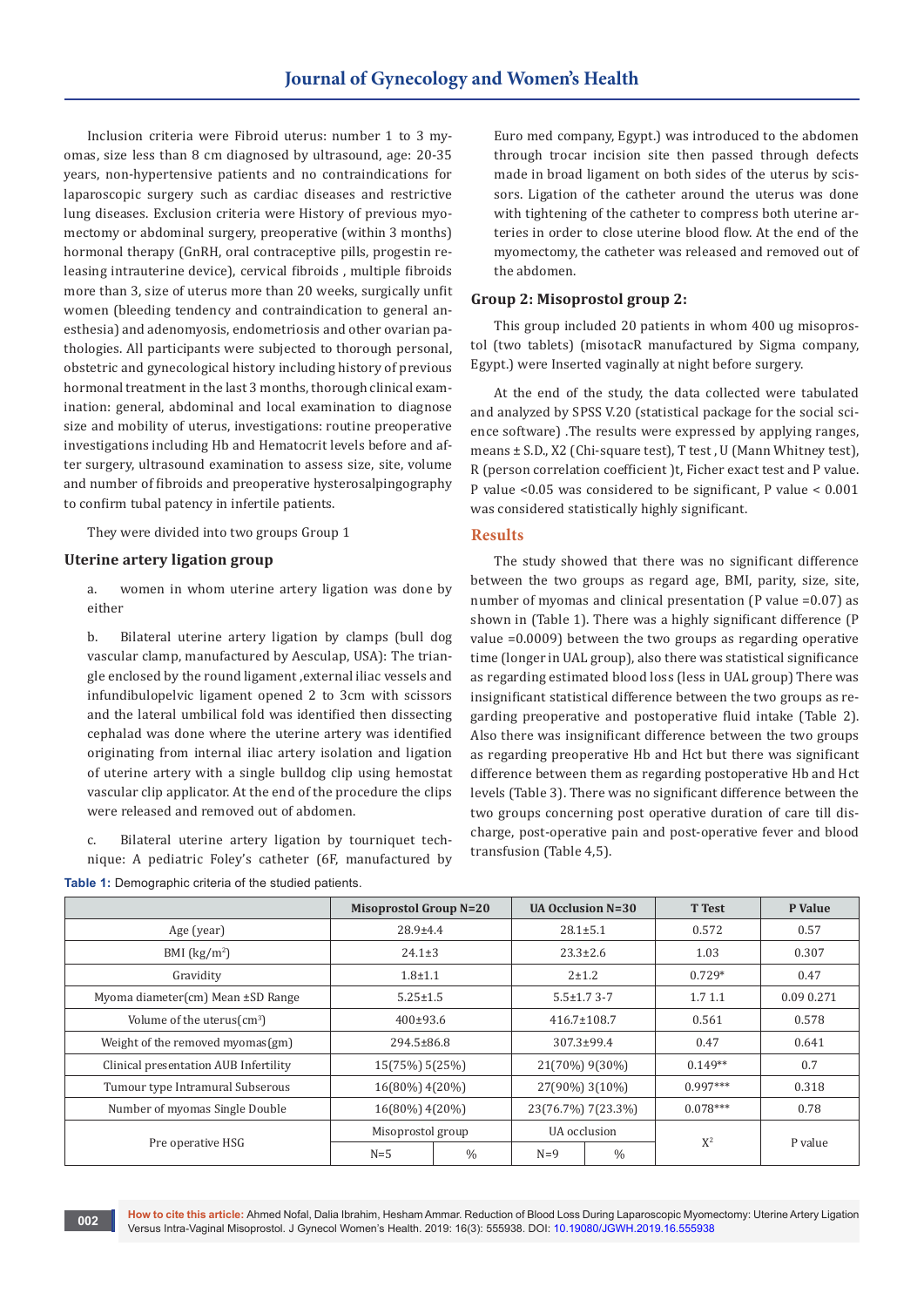# **Journal of Gynecology and Women's Health**

| Normal         | 40 | 100 | 0.5 | 0.03 |
|----------------|----|-----|-----|------|
| Lt tubal block | 20 |     |     |      |
| Rt tubal block | 40 |     |     |      |

\*U test (Mann Whitney test)

\*\*X2 (Chi-square test)

\*\*\*Ficher exact test

**Table 2:** Operative time and mean blood loss in both groups

|                                                             | <b>Misoprostol Group N=20</b> | UA Occlusion $N=30$ | <b>T</b> Test | P Value |
|-------------------------------------------------------------|-------------------------------|---------------------|---------------|---------|
| Operative time(min) Mean ±SD Range                          | $90.5 \pm 7.170 - 100$        | 107.6±13.2 90-150   | 5.3           | < 0.001 |
| Introperative fluid intake $\text{m}$ ) Mean $\pm$ SD Range | 1350±650 1000-1500            | 1500±500 1000-2000  | 1.6           | 0.112   |
| Postoperative fluid intake(ml) Mean ±SD Range               | 750±250 500-1000              | 660±340 500-1000    | 1.57          | 0.124   |
| Estimated blood loss(ml)                                    | 522.5±136.6350-760            | 193.8±78.7 90-300   | $10.8*$       | < 0.001 |

\*U test (*Mann Whitney test*)

**Table 3:** Pre and post-operative haematinic indicies in both groups.

|                                        | Misoprostol Group $N=20$   | UA Occlusion $N=30$   | <b>T</b> Test | P Value |
|----------------------------------------|----------------------------|-----------------------|---------------|---------|
| Preoperative Hb(gm/dl) Mean ±SD Range  | $12.1 \pm 0.5$ 11-13       | $12.1 \pm 0.311 - 13$ | 0.425         | 0.673   |
| Postoperative Hb(gm/dl) Mean ±SD Range | $10.7\pm0.6$ 9.5-11.7      | $11\pm0.4$ 10.3-11.9  | 2.3           | 0.026   |
| Pre operative hct Mean ±SD Range       | $36.3 \pm 1.633 - 39$      | $36.2 \pm 133 - 39$   | 0.425         | 0.673   |
| Post operative hct Mean ±SD Range      | $32.1 \pm 0.1828.5 - 35.1$ | 33±1.2 30.9-35.7      | 2.3           | 0.026   |

**Table 4:**Post operative duration of care till discharge.

|                          |        | <b>Misoprostol Group</b> |        | <b>UA Occlusion</b> |                | P Value |
|--------------------------|--------|--------------------------|--------|---------------------|----------------|---------|
| <b>Discharge Time</b>    | $N=20$ | $\frac{0}{0}$            | $N=30$ | $\frac{0}{0}$       | X <sub>2</sub> |         |
| Day of operation (Day 0) | 16     | 80                       | 26     | 86.7                | 1.6            | 0.452   |
| 1 day after              |        | 15                       |        | 13.3                |                |         |
| 2 days after             |        |                          |        |                     |                |         |

**Table 5:**Post-operative pain.

| <b>Complications</b> | <b>Misoprostol Group</b> |               | <b>UA Occlusion</b> |               | X <sub>2</sub> | P Value |
|----------------------|--------------------------|---------------|---------------------|---------------|----------------|---------|
|                      | $N=20$                   | $\frac{0}{0}$ | $N=30$              | $\frac{0}{0}$ |                |         |
| Pain (Mild)          | 10                       | 50            | 12                  | 40            |                |         |
| Pain (Moderate)      | 5                        | 25            | 15                  | 50            | 3.8            | 0.147   |
| Pain (Severe)        | 5                        | 25            | 3                   | 10            |                |         |
| None                 | 17                       | 85            | 28                  | 93.3          |                |         |
| Fever                | 2                        | 10            |                     | 3.3           |                |         |
| Blood transfusion    |                          | 5             |                     | 3.3           | 1.06           | 0.587   |
| Visceral injuries    | $\mathbf{0}$             | $\Omega$      | $\Omega$            | $\Omega$      |                |         |
| Mortality            | $\mathbf{0}$             | $\Omega$      | $\Omega$            | $\Omega$      |                |         |

## **Discussion**

The current study has shown that UAL is more effective than misoprostol in reducing blood loss during myomectomy where, the mean intraoperative blood loss was 522.5±136.6 ml in misoprostol group versus 213.2±120.2 ml in UAL group, where there was a highly significant statistical difference between the two groups (p=0.0009).However there a longer operative time in UAL group 90.5+7.1min versus 107.6 + 13.2 min in misoprostol and UAL groups respectively (p value =0.0009). A number of studies

have shown that temporary uterine artery ligation during laparoscopic myomectomy had reduced intraoperative blood loss.

Temporary uterine artery ligation was reported [5-9].did his study on 166 patients of whom 80 underwent temporary uterine artery clipping and myomectomy while the other 86 underwent myomectomy only, there were statistical significant difference in blood loss between the two groups (less in UAL group). The study done by [7] demonstrated that temporary clipping of the uterine artery during myomectomy had reduced blood loss during the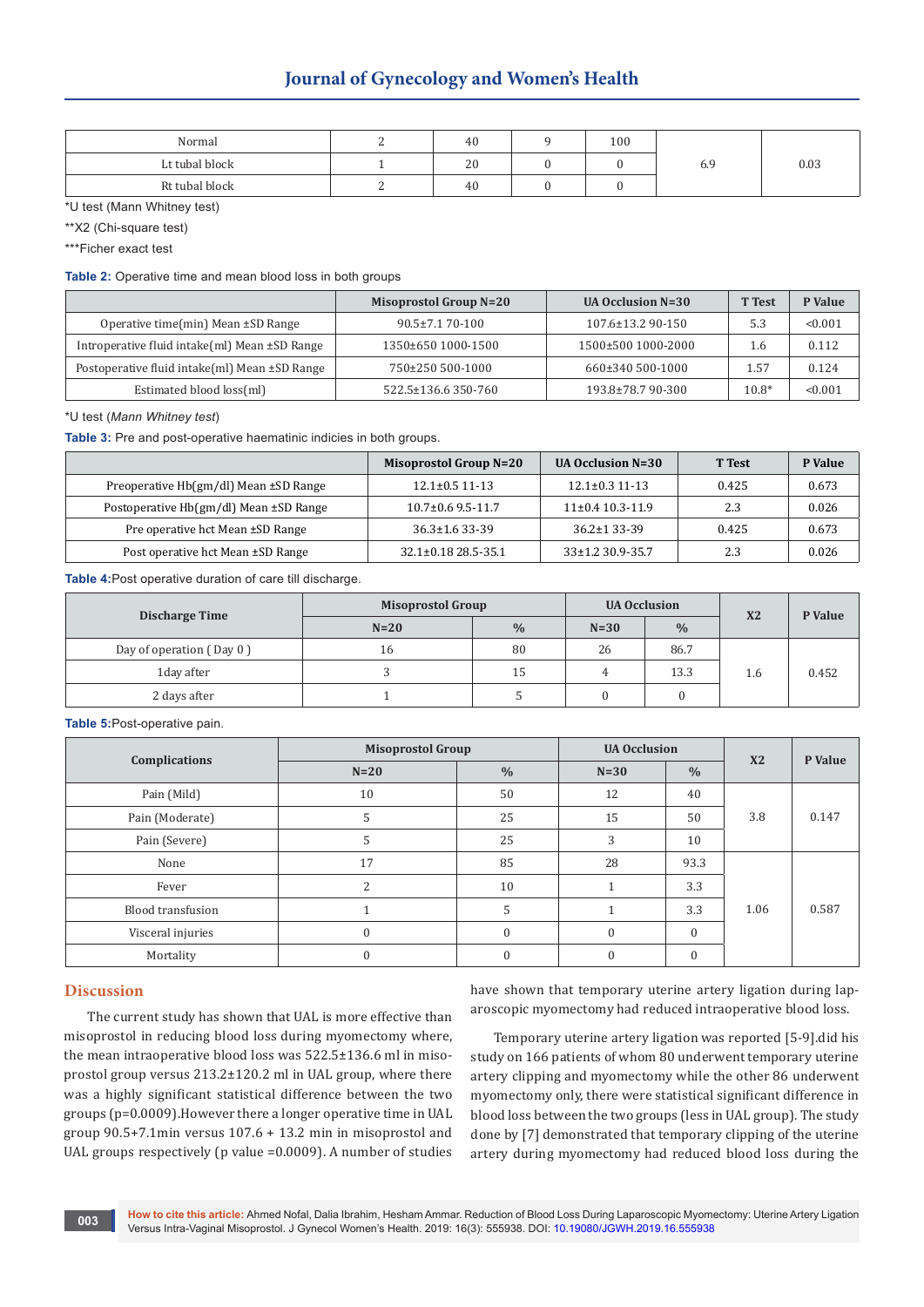procedure, also a study [8] showed that uterine artery clipping by bulldog clip might be an effective, safe and reliable method for reducing bleeding during laparoscopic myomectomy and didn't lead to persistent damage to the uterine artery.

 Another study by [9] included 20 women with uterine fibroid underwent laparoscopic myomectomy and UAL with a ligating clip followed by myomectomy and removal of clips showed that intra operative blood loss in UAL group was statistically significant less than the control group. Some studies had reported that the preoperative use of misoprostol before laparoscopic myomectomy had significant reduction of intraoperative blood loss as [10,11,12]. Stated that preoperative insertion of 800 mg of misoprostol rectally showed significant reduction in the blood flow of the segmental branch of the uterine artery and those supplying fibroids and so significant reduction in intraoperative blood loss [11]. concluded that preoperative use of 200 ug misoprostol vaginally led to significant difference in blood loss between the two groups (less in misoprostol group) [12]. Study, showed that the mean blood loss with vaginal misoprostol had statistically significant reduction than in placebo group.

However, some studies did not conclude significant reduction of intraoperative blood loss such as in [13] study. In [13] study, a permanent UAL was performed using a Liga Sure (Valley lab, Boulder, CO) or bipolar coagulator and this study concluded that there was no significant difference between the two groups(LM with uterine artery ligation) group and (LM without uterine artery ligation) as control group, regarding to the intra operative blood loss. In this study there was significant difference between the two groups in pre and post-operative Hb and Hct (p=0.026) where the post-operative Hb and Hct was higher in UAL groups. A study by [6] found that there was significant difference between the experimental (UAL) and control groups as regarding hemoglobin change. In experimental group the mean drop in Hb in day 1 was1.2 gm/dl and in control group was 1.45gm/dl. Also [11] study showed that there was significant difference between the two groups with respect to the hemoglobin change post-operatively.

However, in [13] study. There were no significant differences between the two groups with respect to the post-operative hemoglobin reduction. In the current study, the omission of technical aspect of uterine artery ligation in misoprostol group had led to high statistically significant shorter operative time in that group compared with UAL group (the mean operating time was 90.5±7.1 minutes in misoprostol group versus 107.6±13.2 minutes in UAL group) with (p=0.0009)[9]. study stated that there was statistically significant longer operative time in UAL than in control group. Also [14] study showed that mean operative time was statistically significant more in LM with LUAD than in LM alone.

Another study by [6] concluded that the time needed to put clip in place was 6-40 min. (longer than control group, (p

value =0.0004). Other studies as [9,15]supported this opinion (UAL needed significant longer time than LM alone). In another study by [11] there was significant difference in operative time between misoprostol group and placebo group (shorter in misoprostol group). However, in [13] there was no statistical significant difference between UAL groups versus control group. The mean time for bilateral UAL was  $6.7 \pm 1.5$  minutes. In this study, the mean hospital stay was  $0.4 \pm 0.1$  days after operation in both groups, in [13] the mean hospital stay was  $3.9 \pm 0.9$  days in UAL group and  $4.1 \pm 0.9$  days in control group. In [9] study the post-operative hospital stay was 3 days, in [14] study, the mean post-operative hospital stay was 2.6 vs. 2.1 days in UAL group and control group respectively. The total conversion rate into laparotomy in the current study was 4% with no statistical difference in conversion rate in both groups. In [13] there were no conversion to laparotomy in the two groups, also in [6] study no patient had converted to laparotomy. In [16] study the conversion rate was 15% and this was in the beginning of the study due to lack of experience.

The total complication rate of the present study had no significant statistical difference in both groups.

In the current study the incidence of blood transfusion was 5% versus 3.3% in misoprostol versus UAL group with no statistical significance between the two groups. In [15] study 17.2% of the control group required blood transfusion but no case required blood transfusion in the experimental group , while in [6,13] studies there were no cases required blood transfusion and in [11] the need for postoperative blood transfusion was significantly lower in misoprostol group; nine patients in control group needed blood transfusion while no one needed blood transfusion in misoprostol group. In [16] study the incidence of blood transfusion was necessary in 7% of patients the day after surgery.

In this study the febrile morbidity rate was 10% versus 3.3% in misoprostol versus UAL group, in [13] study no febrile morbidity in the two groups, in [15] study febrile morbidity occurred in 18.5% in experimental group and in 20.7% in control group. In the current study there was statistically significant positive correlation between tumor size and the operative time in both groups, [17] study revealed that the total operative time was significantly affected by the size of tumor. In this study there was no significant difference as regarding to postoperative pain in the two groups. A limitation to this research was small number of patients, and inability to include a control group. Points of strength in this research, being prospective and comparative in nature, included two groups and conducted in a university hospital with expert laparoscopic surgeon.

## **Conclusion**

Bilateral ligation of uterine artery has a more powerful effect than preoperative single dose of misoprostol in reducing blood loss during laparoscopic myomectomy. However, UAL takes lon